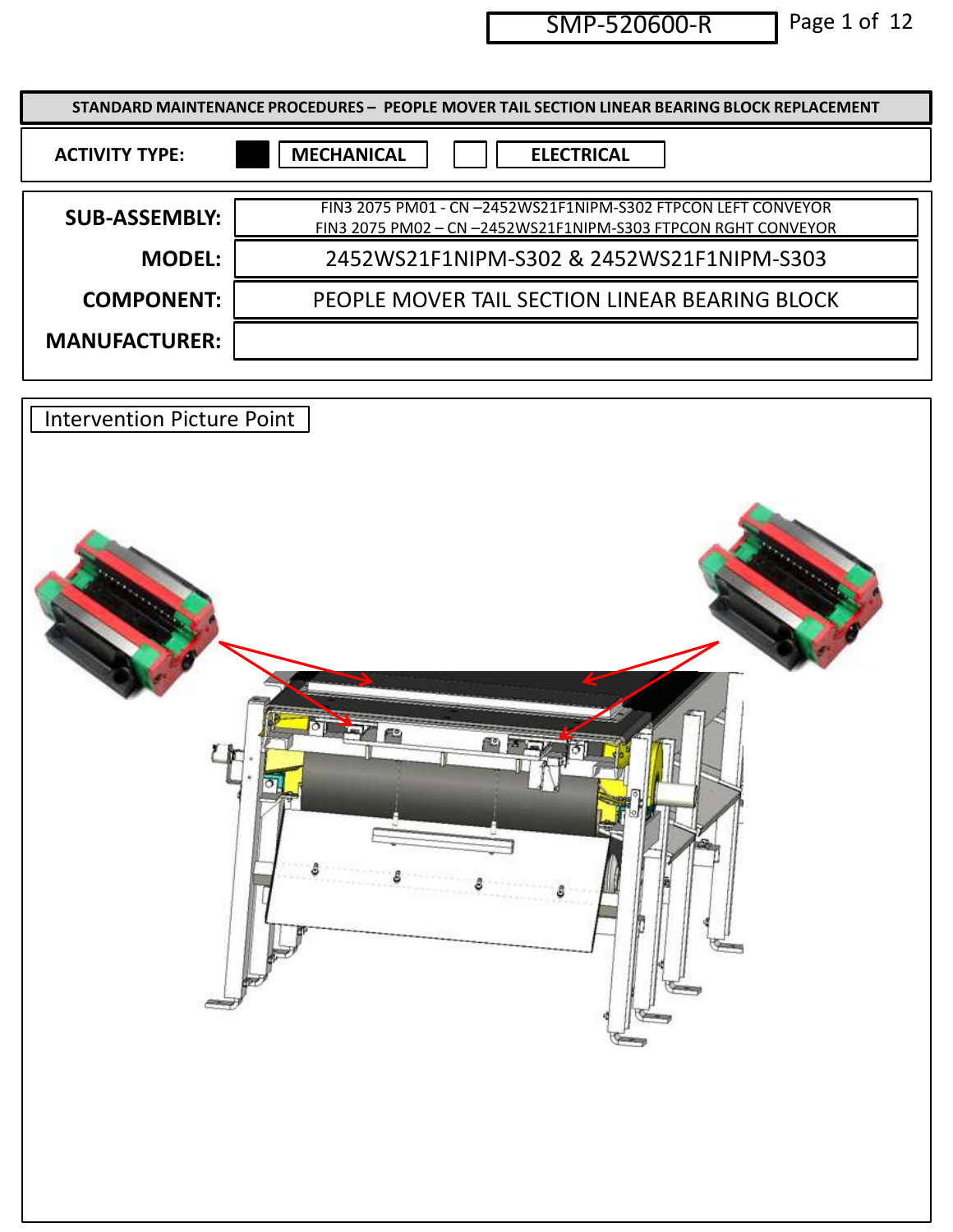|                                                                                                                                                                                                                      |                               | SMP-520600-R                                                     |              | Page 2 of 12                                                    |
|----------------------------------------------------------------------------------------------------------------------------------------------------------------------------------------------------------------------|-------------------------------|------------------------------------------------------------------|--------------|-----------------------------------------------------------------|
| Intervention Type:                                                                                                                                                                                                   | Replacement                   |                                                                  |              |                                                                 |
| <b>FREQUENCY (1S)</b>                                                                                                                                                                                                | <b>EXECUTION TIME MINUTES</b> |                                                                  |              | <b>MACHINE STATUS</b>                                           |
| As Needed                                                                                                                                                                                                            | 30                            |                                                                  | $\mathsf{L}$ | <b>STATIC</b><br><b>DYNAMIC</b>                                 |
| POINTS OF ATTENTION                                                                                                                                                                                                  |                               |                                                                  |              | <b>SPECIFIC TOOLS</b>                                           |
| Make sure you are wearing proper PPE before beginning this<br>maintenance activity. Refer to plant and department specific<br>PPE requirements.                                                                      |                               | - Socket Wrench Set<br>- Combination Wrench Set<br>- Clean Cloth |              | - Allen Wrench Set<br>- Fine Steel Wool<br>- Torque Wrench      |
| Lockout all stored energy sources in the work area using<br>proper procedure. Review lockout placard and follow plant<br>lockout procedures.<br>If you are unclear how to preform this task, ask your<br>supervisor. |                               |                                                                  |              | AMA                                                             |
| While performing this PM, if you discover any problems that<br>are outside the scope of the work covered by this PM,<br>generate a work ticket to initiate the necessary repairs AND<br>report to your supervisor.   |                               |                                                                  |              |                                                                 |
| Note: If this PM is not accurate please document any<br>changes or additions that should be made and give them to<br>your supervisor.                                                                                |                               |                                                                  |              |                                                                 |
|                                                                                                                                                                                                                      |                               |                                                                  |              | <b>SPARE PARTS</b>                                              |
|                                                                                                                                                                                                                      |                               | <b>NPM</b>                                                       |              | <b>COMPONENT</b><br><b>MANUFACTURER</b><br><b>PART NUMBER</b>   |
|                                                                                                                                                                                                                      |                               |                                                                  |              | <b>Linear Bearing Block</b><br><b>HIWIN</b><br>HGW25CCZOC+ZZ+E2 |
|                                                                                                                                                                                                                      |                               |                                                                  |              |                                                                 |
|                                                                                                                                                                                                                      |                               |                                                                  |              |                                                                 |